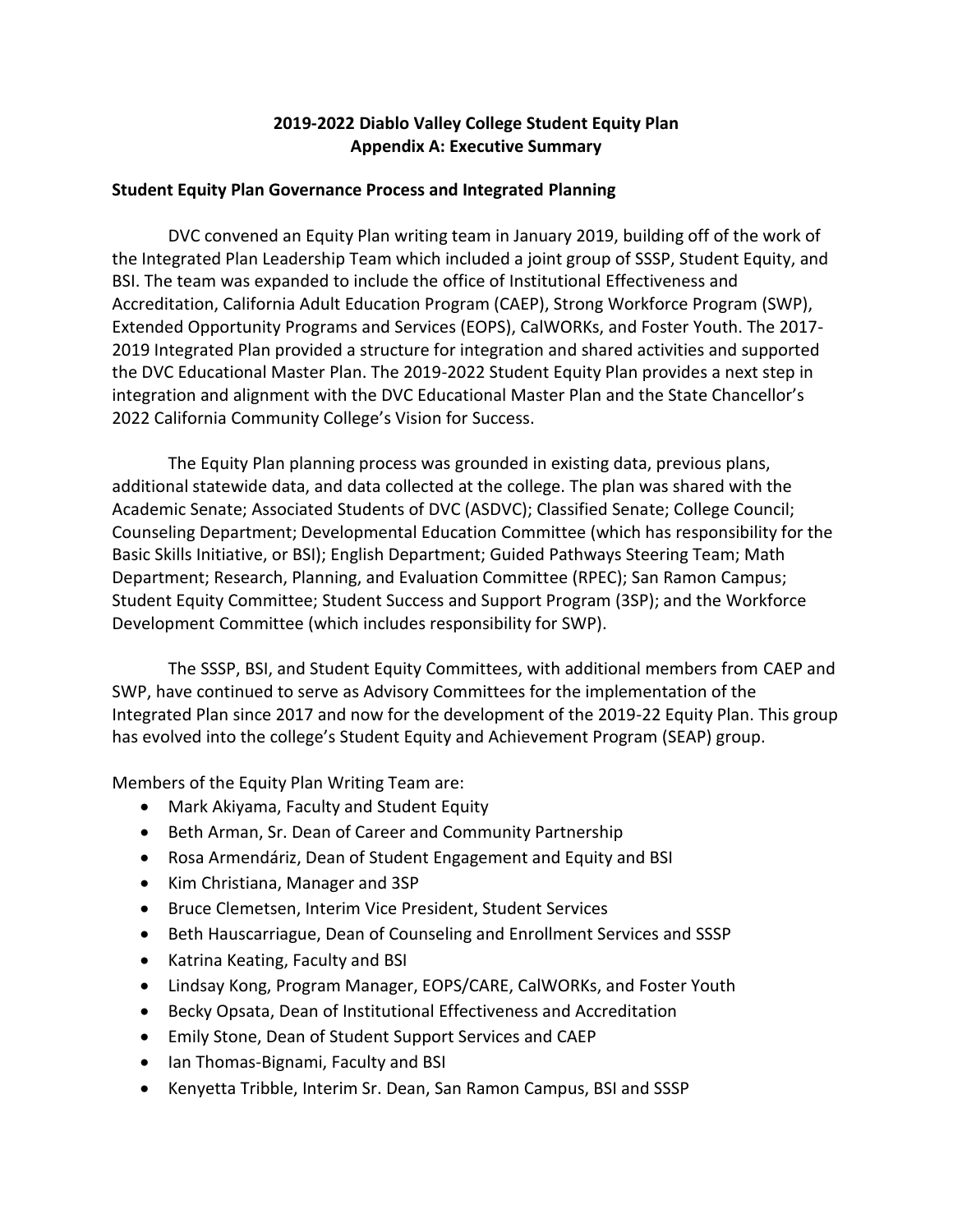The 2019-22 DVC Student Equity Plan (SEP) encapsulates our college's shared view that student equity is a central priority. Our college's recent experiences with racialized hate crimes and the subsequent demands from students of color created a "tipping point" for our college community and subsequently a re-organization of how we will approach Student Equity work in the future. A central component of our new institutional equity mindset is to place the March 13, 2019 students of color demands at the core of the 2019-2022 SEP. These demands include:

- Mandatory anti-racist training and workshops for faculty and staff
- More transparency:
	- o Announcements in classes
	- o Quicker dissemination of information
	- o Full disclosure of the incident
	- o Follow-up on investigations
- More resources and safe spaces for students of color
- Complete and robust ethnic studies department
- More faculty and staff of color
- More hiring of and support for faculty and staff of color

# The DVC student paper covered the movement:

[https://www.dvcinquirer.com/news/2019/03/14/students-of-color-stand-up-against-racist-fueled](https://www.dvcinquirer.com/news/2019/03/14/students-of-color-stand-up-against-racist-fueled-hate/)[hate/#modal-photo2887372.](https://www.dvcinquirer.com/news/2019/03/14/students-of-color-stand-up-against-racist-fueled-hate/)

Aligned with our recent [Educational Master Plan,](https://www.dvc.edu/about/governance/college-plans/educational-master-plan.html) the 2019-2022 SEP operationalizes these student demands into actionable items that align with our college's vision to create *equitable cultural and structural conditions* for *equitable student success* by focusing on strategies to:

- Develop dynamic engagement and collaboration with students, educators, and community
- Support a culture of learning and continuous improvement
- Create culturally responsive curriculum
- Support targeted, comprehensive, and integrated students support services
- Design and implementing robust and equity-minded professional development
- Design facilities/spaces that support engagement and learning

# **2019-2022 Student Equity Plan Goals**

Based on the new SEP Success metrics (*i.e., Access, Fall to Spring Retention, Transfer, Completion of Transfer English/Math, and Degrees and Certificate Completion*), the following goals were set as college priorities for the 2019-2022 SEP: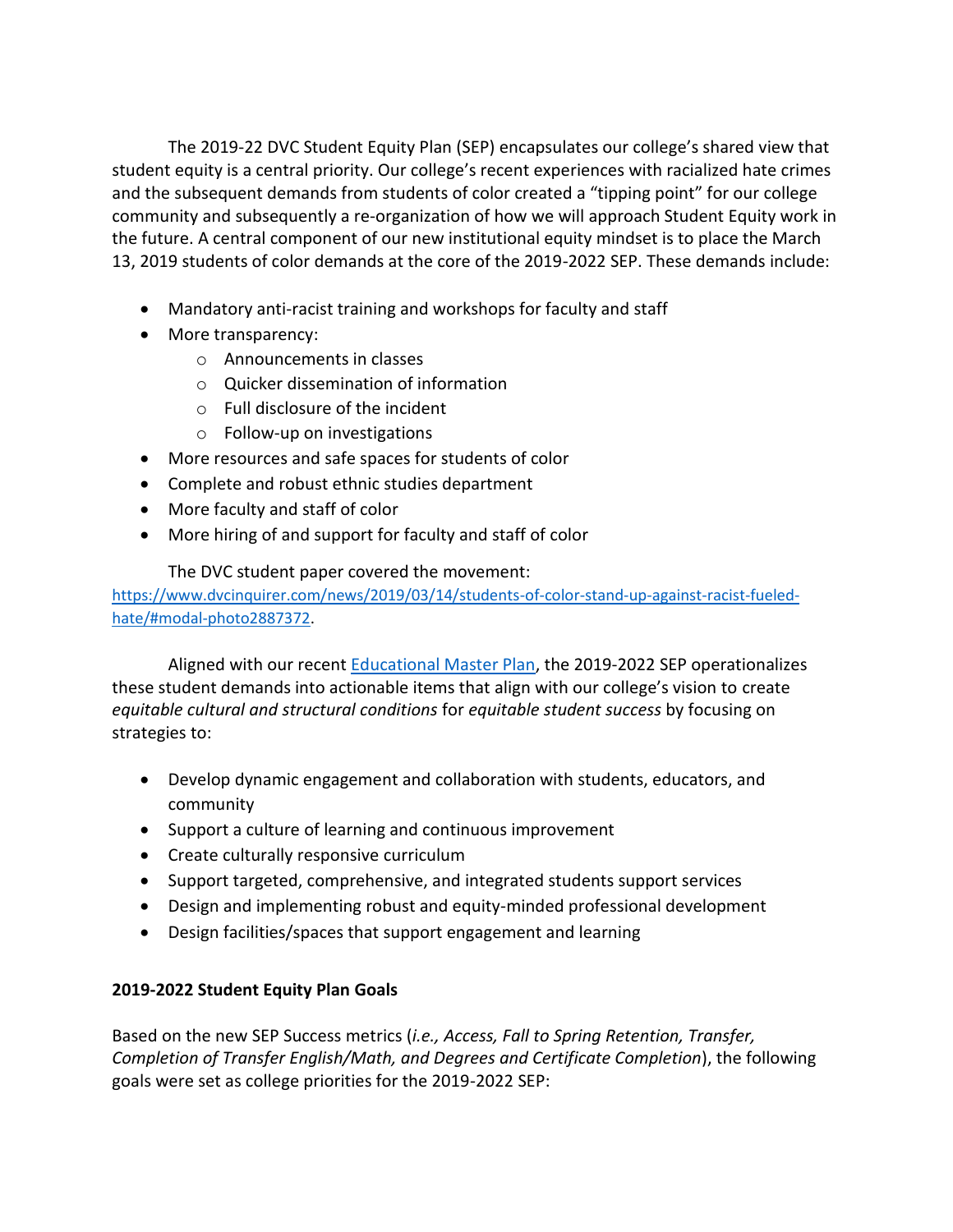#### **ACCESS**

- Goal 1A: Increase the number of students who enroll after application.
- Goal 1B: Increase the number of students who apply for financial aid (completing the steps of the First Time, Full Time, Free Tuition program FT3) and declare intent to earn a degree, certificate, or to transfer.

#### **FALL TO SPRING RETENTION**

Goal 2: Increase the number of students who are retained from fall to spring.

#### **TRANSFER**

Goal 3: Increase the number of students who transfer to four-year institutions.

#### **COMPLETION OF TRANSFER LEVEL MATH AND ENGLISH**

- Goal 4A: Increase the percentage of students who successfully complete a transfer-level math class within their first academic year.
- Goal 4B: Increase the percentage of students who successfully complete a transfer-level English class within their first academic year.

#### **DEGREES, and CERTIFICATES COMPLETION**

Goal 5: Improve success rates in degree attainment, certificate attainment, and transfer.

#### **ORGANIZATIONAL LEARNING**

- 6A: Provide professional development support and activities in areas such as culturally relevant and responsive pedagogy, critical empathy, anti-racism, micro-aggressions, and implicit bias training.
- 6B: Support the design, development, and carry-out of campus-based research and analysis of the research results.
- 6C: Provide innovation resources for the college community.

The operationalization of the SEP goals must be intentionally developed, planned, and implemented by our college community as the anchor of our Guided Pathways work. The SEP writing team recommends that the development of these strategies and activities intentionally include our students of color and social-justice-minded student support staff, classified staff, counselors, faculty, and administrators. The intentionally integration of these marginalized voices in the development and implementation of our SEP's goals aligns with our EMP's value of *inclusive excellence*.

As the SEP writing team prepares to submit the plan to the district and the State Chancellor's Office, there continues to be confusion concerning the data provided for the 2019- 22 SEP. Over the last two months, the Chancellor's Office has release of multiple "updates" to the SEP data set, each with changes to how the metrics are calculated and how equity groups are determined. DVC was provided the latest version of the data set on Friday, March 29, 2019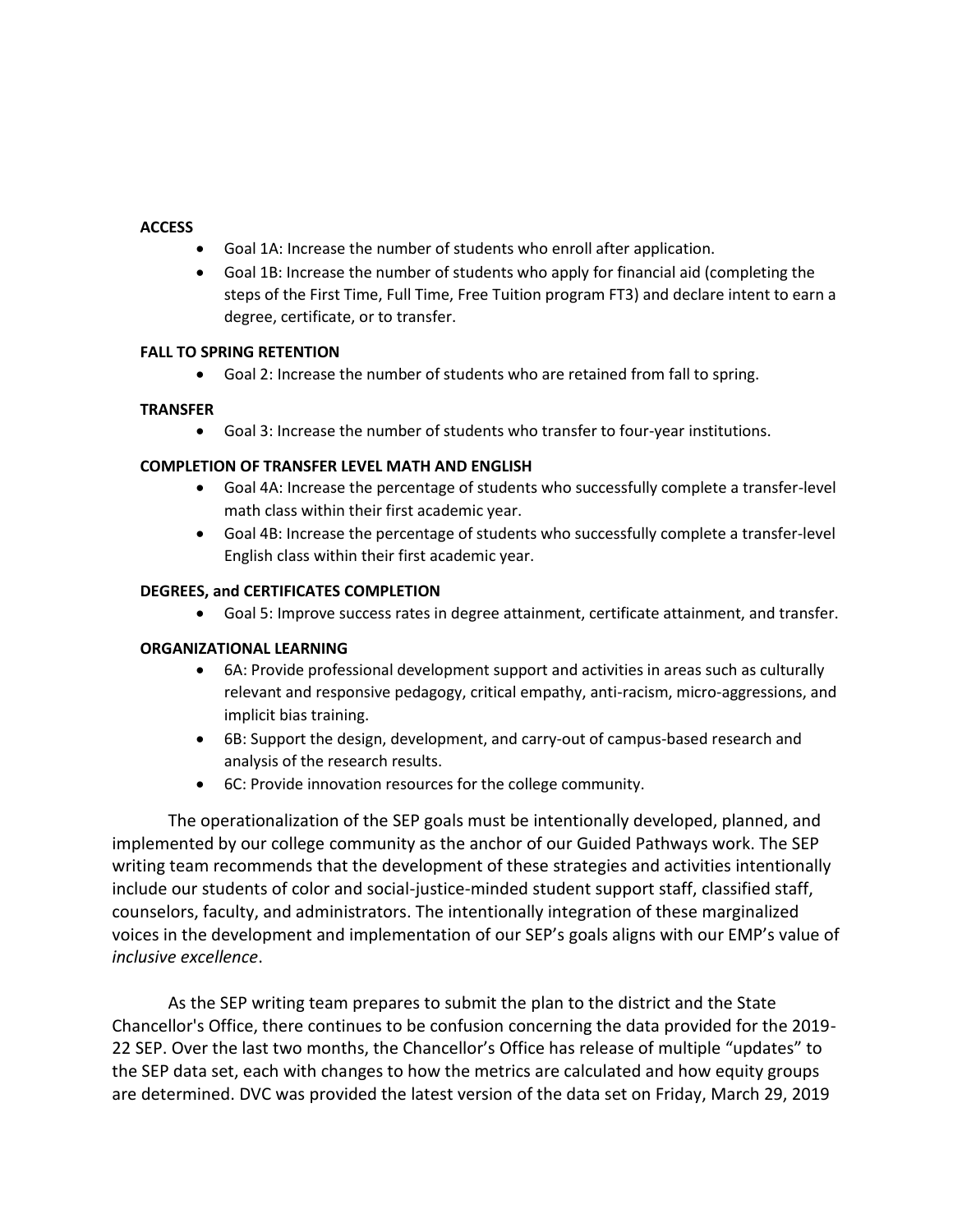with the explicit caution by Greg Stoup (District Interim Vice Chancellor of Educational Services), that he was still not confident in the data being provided by the Chancellor's Office [\(https://calmatters.org/articles/commentary/community-colleges-wracked-by-data](https://calmatters.org/articles/commentary/community-colleges-wracked-by-data-dispute/?eType=EmailBlastContent&eId=930b3b7b-ffee-453f-bae9-c13c3051a4b4)[dispute/?eType=EmailBlastContent&eId=930b3b7b-ffee-453f-bae9-c13c3051a4b4\)](https://calmatters.org/articles/commentary/community-colleges-wracked-by-data-dispute/?eType=EmailBlastContent&eId=930b3b7b-ffee-453f-bae9-c13c3051a4b4).

The 2019-2022 SEP growth projections (SEP Tables 1 and 2) have been set to align with DVC's goals for the Chancellor's Vision of Success ([https://foundationccc.org/Vision-for-](https://foundationccc.org/Vision-for-Success)[Success\)](https://foundationccc.org/Vision-for-Success). The Vison for Success established five statewide goals with which colleges and districts must align. The state chancellor's office has explicitly defined numeric targets within the five goals. The baseline year for the goals is 2016/17 and the target year is 2021/22. The goals are:

- **GOAL #1:** Increase by 20 percent the number of CCC students annually who acquire associate's degrees, credentials, certificates, or specific skill sets that prepare them for an in-demand job.
- **GOAL #2:** Increase by 35 percent the number of CCC student's system-wide transferring annually to a UC or CSU.
- **GOAL #3:** Decrease the average number of units accumulated by CCC students earning associate's degrees, from approximately 87 total units (the most recent system-wide average) to 79 total units—the average among the quintile of colleges showing the strongest performance on this measure.
- **GOAL #4:** Increase the percent of exiting CTE students who report being employed in their field of study, from the most recent statewide average of 69 percent to an improved rate of 76 percent.
- **GOAL #5:** Reduce equity gaps across all of the above measures through faster improvements among traditionally underrepresented student groups, with the goal of cutting achievement gaps by 40 percent within 5 years and fully closing those achievement gaps for good within 10 years.

# **Selection of the 2019-2022 Student Equity Groups**

The 2019-2022 targeted Student Equity Groups were identified by using a number of different analysis (e.g., Disproportionate Impact; Percentage Point Gap). Working collectively with the Research, Planning, and Evaluation Committee (RPEC), we intentionally decided to use the same equity groups for both the college's local Vison for Success goals and for the goals in this Equity Plan.

Question #2 (Table 2) of the SEP Template identifies the equity groups and targeted growth based on the our most recent SEP data: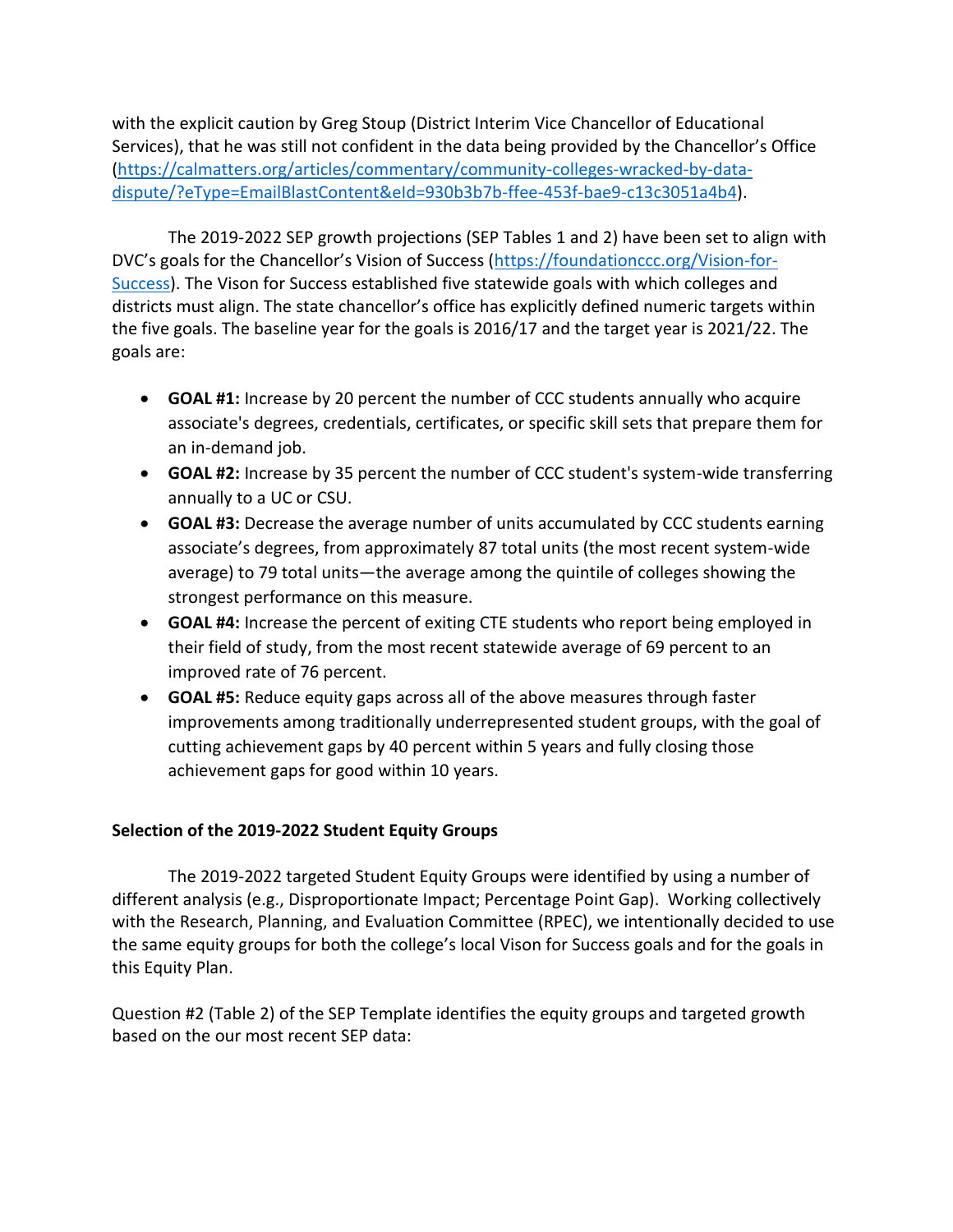## Table 2

| Metric                                                                                                                                   | <b>Current Baseline Data for</b><br>Disproportionately<br><b>Impacted Student</b><br>Population                                                                                                                                                                     | Goals for<br>Disproportionately<br><b>Impacted Student</b><br>Population                                                                                                                                                                      |
|------------------------------------------------------------------------------------------------------------------------------------------|---------------------------------------------------------------------------------------------------------------------------------------------------------------------------------------------------------------------------------------------------------------------|-----------------------------------------------------------------------------------------------------------------------------------------------------------------------------------------------------------------------------------------------|
| <b>Access: Successful Enrollment</b>                                                                                                     | Disabled = $42.2%$<br>Some other race = 37.8%<br>White = 35.1%<br>$LGBT = 42.4%$<br>Veteran = $42.5%$<br>Source: 2017-18 SEP Data                                                                                                                                   | $Goal = +1.0%$<br>Disabled = $43.2%$<br>Some other race = 38.8%<br>White = 36.1%<br>$LGBT = 43.4%$<br>Veteran = $43.5%$                                                                                                                       |
| <b>Retention: Fall to Spring</b>                                                                                                         | American Indian/Alaska Native =<br>53.4%<br>Black/African American = 60.6%<br>More than 1 race = $68%$<br>First Generation = 69.2%<br>Foster Youth = $62.4%$<br>$LGBT = 67.4%$<br>Source: 2017-18 SEP Data                                                          | $Goal = +1.0%$<br>American Indian/Alaska Native =<br>54.4%<br>Black/African American = 61.6%<br>More than $1$ race = 69%<br>First Generation = 70.2%<br>Foster Youth = $63.4\%$<br>$LGBT = 68.4%$                                             |
| Transfer to a four-year<br>institution                                                                                                   | American Indian/Alaska Native =<br>5.6%<br>Some other race = $6.6\%$<br>Foster Youth = 7.4%<br>$LGBT = 9.7%$<br>Source: 2016-17 SEP Data                                                                                                                            | Goal = $+9.0%$<br>American Indian/Alaska Native =<br>14.6%<br>Some other race = $15.5%$<br>Foster Youth = $16.4%$<br>$LGBT = 18.7%$                                                                                                           |
| <b>Completion of transfer level</b><br>math and English                                                                                  | 2017-18<br>American Indian/Alaska Native =<br>0.0% Black/African American =<br>4.2%<br>More than 1 race = $7.8\%$<br>Native Hawaiian / Pacific Islander =<br>0.0%<br>White = $9.2%$<br>First Generation = 7.2%<br>Foster Youth = $2.8%$<br>Source: 2017-18 SEP Data | $Goal = +1.8%$<br>American Indian/Alaska Native =<br>$0.0\%$<br>Black/African American = 6%<br>More than 1 race = $9.6\%$<br>Native Hawaiian / Pacific Islander =<br>0.0%<br>White = $11%$<br>First Generation = 9%<br>Foster Youth = $4.6\%$ |
| <b>Earned HS equivalency,</b><br>noncredit certificate, CO<br>approved credit certificate,<br>associate degree, CCC<br>bachelor's degree | 2017-18<br>Black/African = 3.3%<br>American Foster Youth = 3.5%<br>$LGBT = 3.1%$<br>Source: 2017-18 SEP Data                                                                                                                                                        | $Goal = +5.5%$<br>Black/African = 8.8%<br>American Foster Youth = 9%<br>$LGBT = 8.6%$                                                                                                                                                         |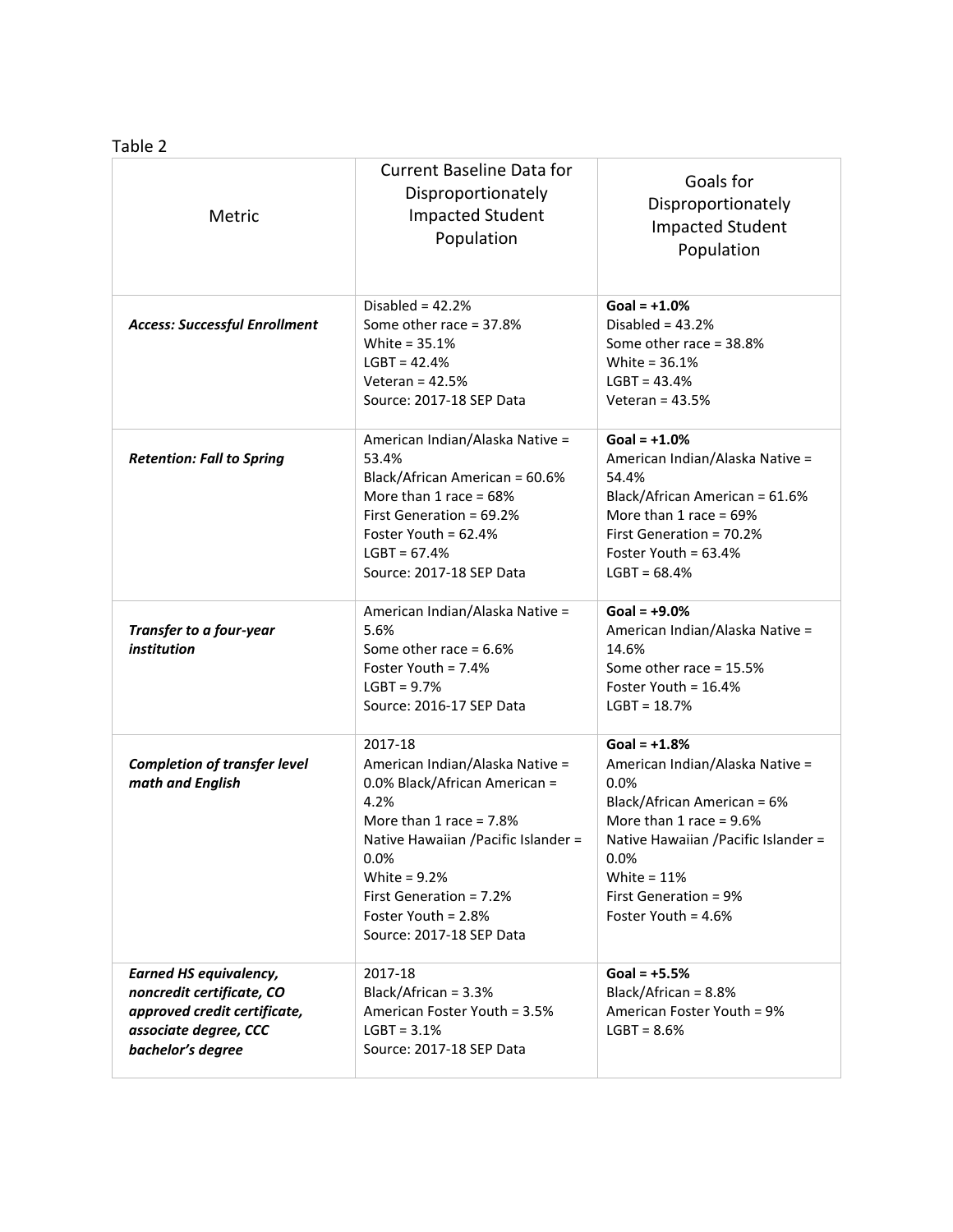Given the context of unreliability around the SEP data, a collective decision was made that each college in the district should select their equity groups based on historical local trends of "inequity" highlighted from previous plans. This idea, along with the use of the Center for Urban Education's (CUE) race conscious equity planning frame, our 2014-16 Student Equity Plan, and the 2017-19 Integrated Plan influenced the SEP writing team to determine that the 2019-2022 SEP will strategically focus on improving equity conditions and outcomes for the following racial groups:

- 1. Black/African Americans
- 2. Latin/a/o/X
- 3. More than One Race
- 4. Native American/Native Alaskans

Furthermore, we also are adopting Kimberle Crenshaw's *intersectionality approach* [\(https://www.ted.com/talks/kimberle\\_crenshaw\\_the\\_urgency\\_of\\_intersectionality\)](https://www.ted.com/talks/kimberle_crenshaw_the_urgency_of_intersectionality) to these racialized identities. As such, our SEP will also look at the intersections between race and following equity groups:

- 1. Gender x Race
- 2. First Generation x Race
- 3. Economically Disadvantaged/Low Social Economic Status x Race
- 4. Pell Grant Recipients X Race
- 5. Foster Youth x Race

\*We have chosen not to set a goal for the access metric for the DI group in NOVA, since that metric has many variables beyond our control.

# **Assessment of Previous Equity Goals and Activities**

When looking at the overall impact of our previous equity work at DVC, our college has had mixed results. For Access, we have increased the number of Veterans (DVC does not provide equity focused interventions for the single category of whites and males since they are not considered a student equity group). Furthermore, we believe that the continued identification of whites-males is a *methodological confound* - that is, many more whites and white males filling-out a college application but choosing not to enroll officially at DVC).

For ESL, Basic Skills English, and math there is no updated data available on the Chancellor's Score Card ([https://scorecard.cccco.edu/scorecardrates.aspx?CollegeID=312\)](https://scorecard.cccco.edu/scorecardrates.aspx?CollegeID=312) or the new Student Success Metric (SSM) Dashboard. [\(https://www.calpassplus.org/LaunchBoard/Student-Success-Metrics.aspx\)](https://www.calpassplus.org/LaunchBoard/Student-Success-Metrics.aspx). With the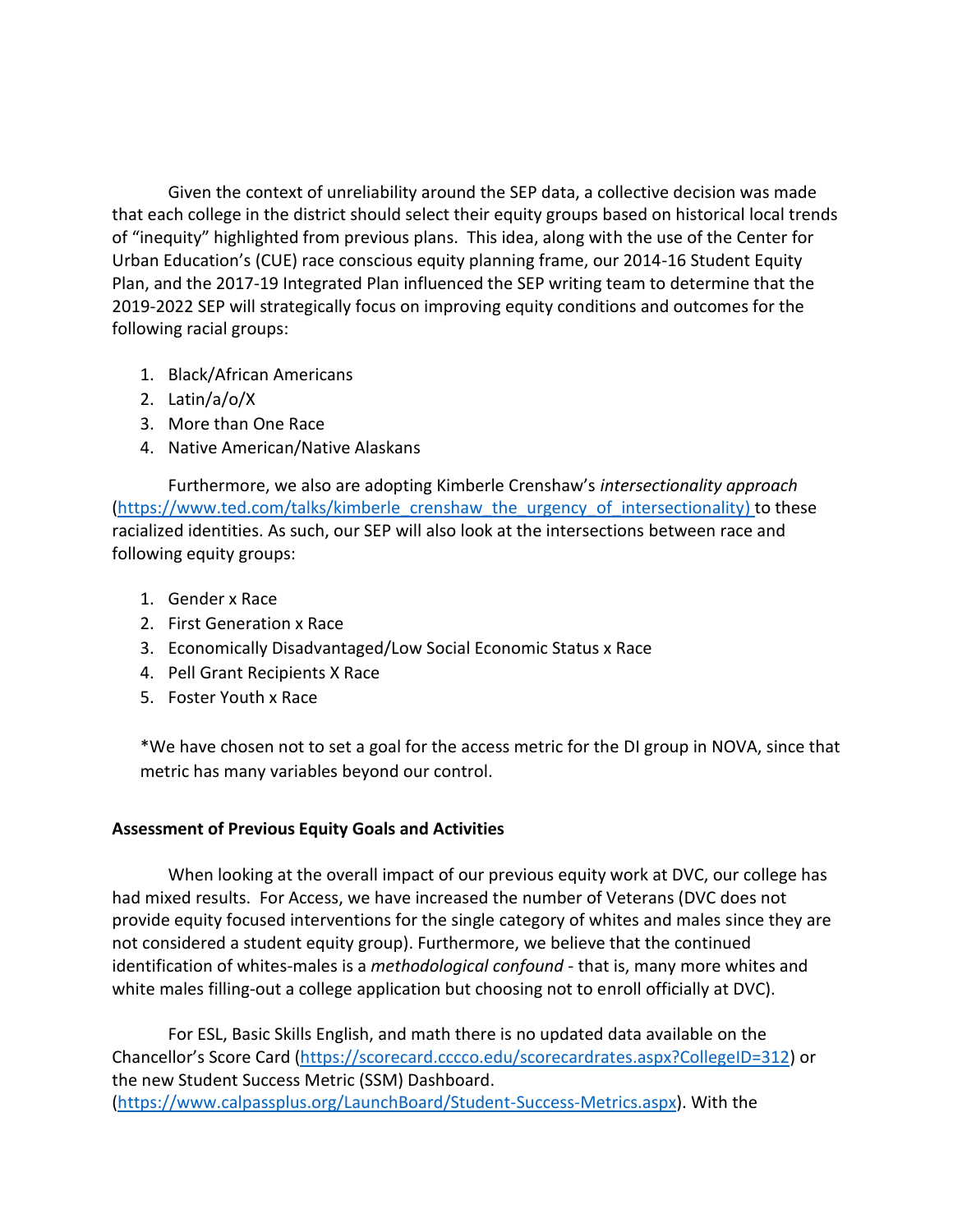implementation of AB705 in Fall 2019, we are preparing to measure the impact and efficacy of our college's redesign and support for transfer-level English and math.

For Course Completion we observed increase in success for Hawaiians/Pacific Islanders and African Americans. These are above the +2% goals set by the 2017-19 Integrated Plan. However, we also observed a decrease in successful course completion for Foster Youth. Lastly for Transfers (the SSM metric does not include degrees or certificates), there was an increase in the number of Black/African American students who transferred to the CSU but a decrease in the numbers of Black/African American students who transfer to UC or Private Colleges. Based on the SSM, we are unable to determine the increase/decrease of transfer rates for Native Americans (small sample size\*) or unknown gender (category not included).

\*Despite the SSM's inability to calculate data for Native Americans, as part of the new equity driven approach outlined in this SEP, we will intentionally investigate and provide intentional support for our all our Native American students.

| Disproportionately<br><b>Impacted Groups x</b><br>Indicator                                                             | Goals                                                                                 | Assessment                                                                                                                                                                                                                                                                                                  |
|-------------------------------------------------------------------------------------------------------------------------|---------------------------------------------------------------------------------------|-------------------------------------------------------------------------------------------------------------------------------------------------------------------------------------------------------------------------------------------------------------------------------------------------------------|
| <b>Access</b><br>Whites<br>Veterans<br>Males                                                                            | Increase access for all<br>targeted groups by 2%<br>annually                          | Based on SSM:<br>Overall Whites access dropped from 10,392<br>$\bullet$<br>(2016-17) to 9,994 in (2017-18).<br>Overall Males access dropped from 11,883<br>$\bullet$<br>(2016-17) to 11,239 in (2017-18).<br>Veterans access increased from 294 (2016-<br>$\bullet$<br>17) to 400 (2017-18).                |
| <b>ESL</b><br><b>African Americans</b><br>Males<br>Hispanic or Latino                                                   | Increase ESL Completion for<br>all targeted groups by 2%<br>annually                  | Based on Score Card and SSM:<br>There have been no updates to the<br>$\bullet$<br>Chancellor's Score Card for ESL data from<br>the 2017-19 Integrated Plan<br>No updated ESL data is available on the SSM<br>$\bullet$<br>Dashboard                                                                         |
| <b>Basic Skills English</b><br>African Americans<br>Hawaiian/Pacific Islanders<br><b>Current/Former Foster</b><br>Youth | Increase Basic Skills English<br>Completion for all targeted<br>groups by 2% annually | Based on Score Card and SSM:<br>There have been no updates to the<br>$\bullet$<br>Chancellor's Score Card on Basic Skills<br>English data from the 2017-19 Integrated<br>Plan<br>SSM- with the implementation of AB705 in<br>$\bullet$<br>Fall 2019, there is no data available for Basic<br>Skills English |

Table 3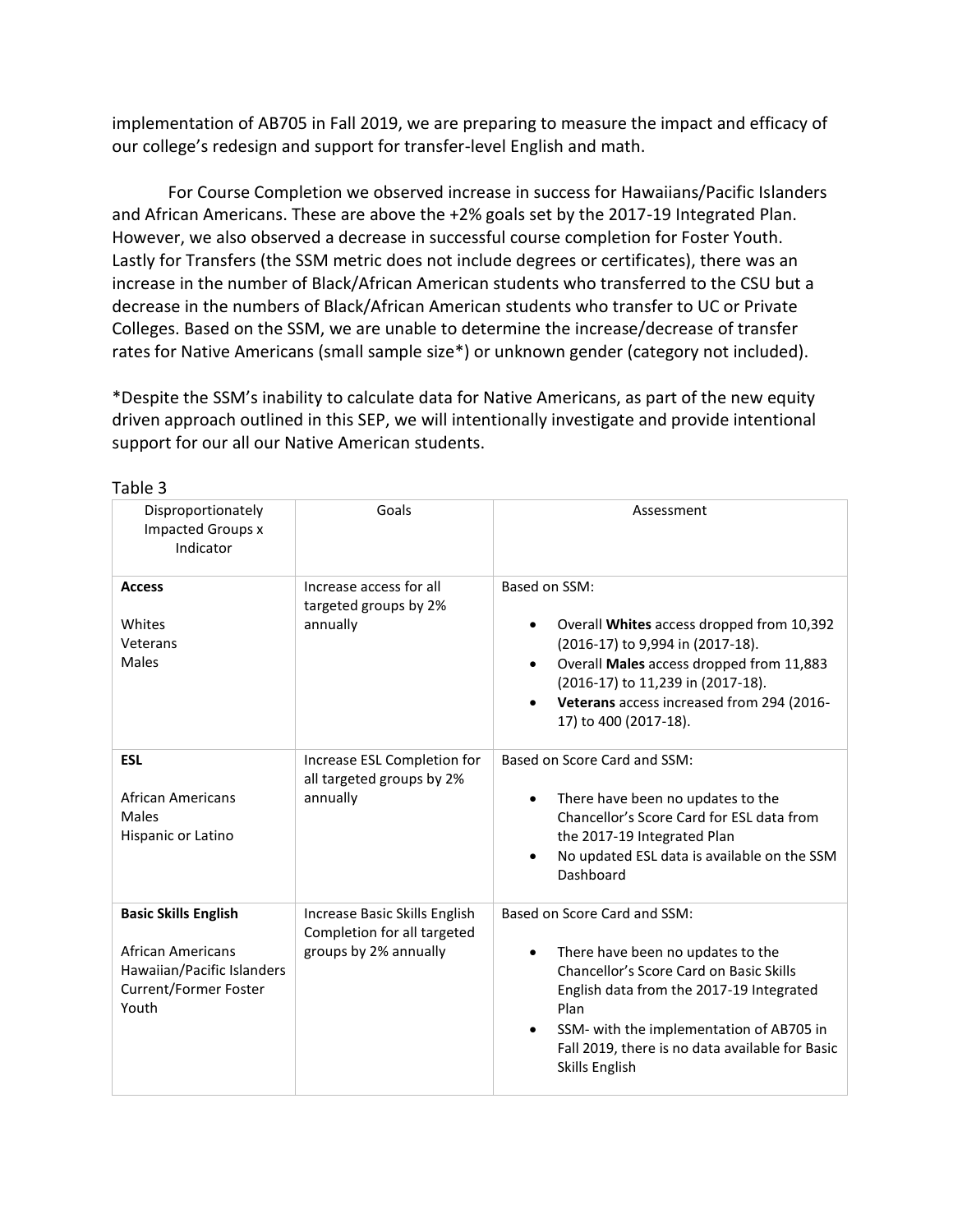| <b>Basic Skills Math</b><br><b>African Americans</b><br>Undeclared<br>Veterans                                      | Increase Basic Skills Math<br>Completion for all targeted<br>groups by 2% annually           | Based on SSM:<br>There have been no updates to the<br>$\bullet$<br>Chancellor's Score Card on Basic Skills Math<br>data from the 2017-19 Integrated Plan<br>SSM- with the implementation of AB705 in<br>Fall 2019, there is no data available for Basic<br><b>Skills Math</b>                                                                                              |
|---------------------------------------------------------------------------------------------------------------------|----------------------------------------------------------------------------------------------|----------------------------------------------------------------------------------------------------------------------------------------------------------------------------------------------------------------------------------------------------------------------------------------------------------------------------------------------------------------------------|
| <b>Course Completion</b><br>Hawaiian/Islanders<br><b>African Americans</b><br><b>Foster Youth</b>                   | Increase Course Completion<br>for all targeted groups by<br>2% annually                      | Based on SSM:<br>Hawaiian/Islanders - success rate increase<br>from 62% 306/374 (2016-17) to 72%<br>374/517 (2017-18)<br><b>Blacks/African American - success rate</b><br>$\bullet$<br>increase from 61% 3941/6448 (2016-17) to<br>64% 4188/6524 (2017-18)<br><b>Foster Youth - success rate decreased from</b><br>62.6% 1054/1684 (2016-17) to 60%<br>1079/1810 (2017-18) |
| <b>Transfers, Degrees,</b><br><b>Certificates</b><br><b>African Americans</b><br>American Indians<br>Unknown gender | Increase Transfers, Degrees<br>and Certificates for all<br>targeted groups by 2%<br>annually | Based on SSM (Transfer counts only):<br><b>Black/African American</b><br>Increase CSU = 77 (2015-16) to 84 (2016-17)<br>Decrease UC = 19 (2015-16) to 12 (2016-17)<br>Decrease Private = 77 (2015-16) to 44<br>$\bullet$<br>$(2016-17)$<br><b>American Indian</b><br>SSM unable to calculate because small<br>sample size<br>Unknown Gender- No data available             |

For future student equity planning and goal setting, Table 4 below displays the 2015- 2018 data trends for the DI equity groups identified in this 2019-2022 SEP. These DI data should regularly be reviewed and updated by SEC and RPEC to measure the college's progress at improving equitable outcomes for our most vulnerable student populations.

Below is a table based on populations that have 10 or more individuals based on SEAidentified disproportionately impacted groups.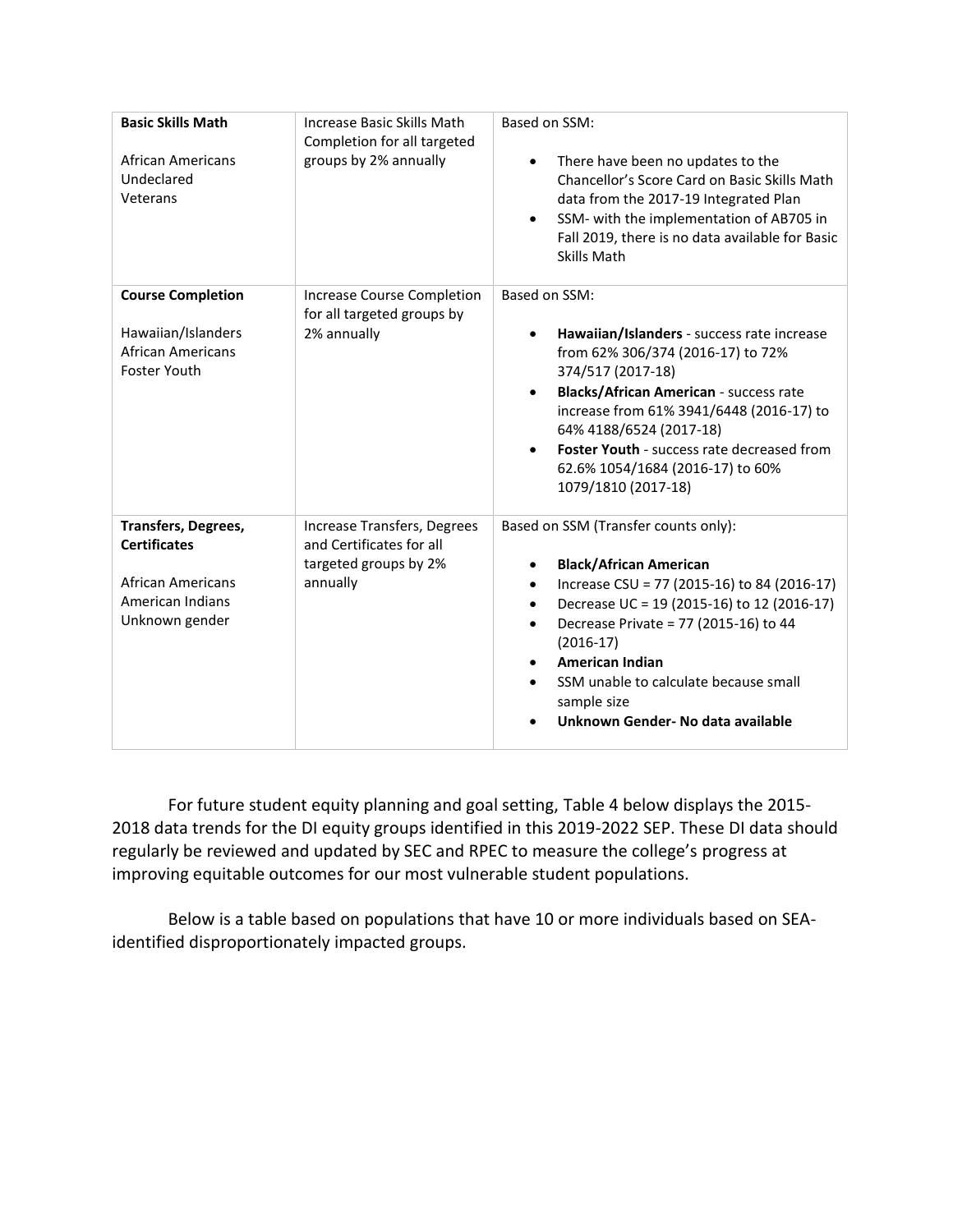| Λ<br>able |
|-----------|
|           |

| <b>Metric</b>                                | Demographic     | Gender | 2015-16 | 2016-17 | 2017-18 | <b>Trend</b>            |
|----------------------------------------------|-----------------|--------|---------|---------|---------|-------------------------|
| <b>Completed Both</b>                        | More than one   | Male   | 6.4%    | 11.4%   | 7.0%    | ᠰ                       |
| <b>Transfer-Level</b>                        | race            |        |         |         |         |                         |
| <b>Math and</b>                              | White           | Female | 5.8%    | 6.8%    | 8.9%    | ↑                       |
| <b>English Within</b>                        |                 |        |         |         |         |                         |
| the First Year                               |                 |        |         |         |         |                         |
| <b>Retained from</b>                         | <b>Black or</b> | Male   | 64.4%   | 60.9%   | 61.6%   |                         |
| Fall to Spring at                            | African         |        |         |         |         |                         |
| the Same                                     | American        |        |         |         |         |                         |
| College                                      | <b>Black or</b> | Female | 62.0%   | 62.6%   | 59.5%   |                         |
|                                              | African         |        |         |         |         |                         |
|                                              | American        |        |         |         |         |                         |
|                                              | More than one   | Male   | 74.7    | 72.6%   | 68.2%   |                         |
|                                              | race            |        |         |         |         |                         |
|                                              | More than one   | Female | 73.6%   | 72.0%   | 67.8%   |                         |
|                                              | race            |        |         |         |         |                         |
|                                              | Asian           | Female | 74.2%   | 71.0%   | 68.1%   | Ψ                       |
|                                              | Hispanic or     | Female | 69.2%   | 70.2%   | 69.9%   | ↑                       |
|                                              | Latino          |        |         |         |         |                         |
|                                              | <b>LGBT</b>     | Female | 64.9%   | 66.9%   | 66.3%   | ↑                       |
|                                              | Foster Youth    | Male   | 66.0%   | 74.7%   | 55.3%   | $\overline{\textbf{v}}$ |
| <b>Transferred to a</b>                      | Some other      | Male   | 4.7%    | 5.3%    | 5.3%    | ↑                       |
| <b>Four-Year</b>                             | race            |        |         |         |         |                         |
| Institution                                  | Some other      | Female | 8.8%    | 7.1%    | 8.3%    |                         |
| (3-year trend is for<br>2014/15, 2015/16 and | race            |        |         |         |         |                         |
| 2016/17. 2017/18 info                        | Filipino        | Male   | 12.6%   | 12.3%   | 9.8%    |                         |
| not available.)                              | Foster Youth    | Female | 8.6%    | 10.3%   | 7.6%    | ↑                       |
|                                              | <b>LGBT</b>     | Female | 17.2%   | 8.8%    | 8.5%    | ↓                       |
|                                              | Veteran         | Female | 20.8%   | 14.1%   | 10.1%   |                         |
| <b>Enrolled in the</b>                       | White           | Male   | 57.9%   | 41.1%   | 27.3%   |                         |
| Same                                         |                 |        |         |         |         |                         |
| Community                                    |                 |        |         |         |         |                         |
| <b>College</b>                               |                 |        |         |         |         |                         |
| <b>Attained the</b>                          | <b>Black or</b> | Male   | 2.6%    | 2.6%    | 3.1%    | ↑                       |
| <b>Vision Goal</b>                           | African         |        |         |         |         |                         |
| <b>Completion</b>                            | American        |        |         |         |         |                         |
| <b>Definition</b>                            | <b>Black or</b> | Female | 2.1%    | 3.8%    | 3.4%    | ↑                       |
|                                              | African         |        |         |         |         |                         |
|                                              | American        |        |         |         |         |                         |
|                                              | More than one   | Male   | 3.6%    | 4.2%    | 4.0%    | ↑                       |
|                                              | race            |        |         |         |         |                         |
|                                              | White           | Male   | 3.8%    | 3.7%    | 3.7%    |                         |
|                                              | Foster Youth    | Female | 4.0%    | 3.3%    | 2.8%    |                         |
|                                              | <b>LGBT</b>     | Male   | 1.6%    | 3.3%    | 3.2%    | ↑                       |
|                                              | <b>LGBT</b>     | Female | 1.3%    | 1.6%    | 3.2%    | ↑                       |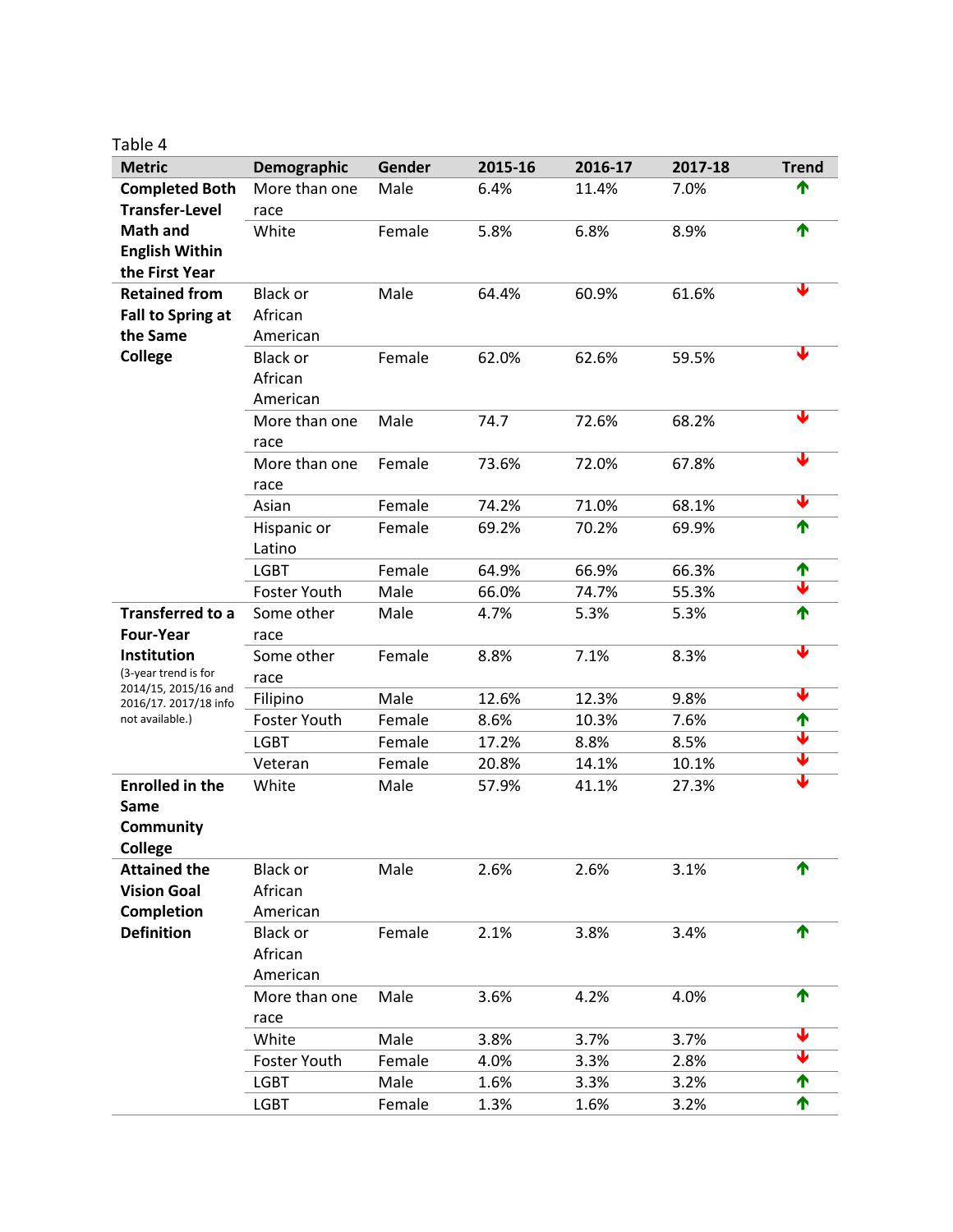# **Accounting of Funding for 2015-16, 2016-17, and 2017-18**

| <b>Fiscal Year</b>         | 2016            | 2017             | 2018             |  |
|----------------------------|-----------------|------------------|------------------|--|
|                            | 2015-16         | 2016-17          | 2017-18          |  |
|                            |                 |                  |                  |  |
| <b>Major Object</b>        |                 |                  |                  |  |
|                            |                 |                  |                  |  |
| <b>Academic Salaries</b>   | \$405,729.49    | \$<br>575,110.98 | \$<br>630,618.92 |  |
|                            |                 |                  |                  |  |
| <b>Classified Salaries</b> | \$159,338.14    | \$<br>410,438.60 | \$<br>452,418.18 |  |
|                            |                 |                  |                  |  |
| <b>Benefits</b>            | \$174,152.80    | \$<br>305,876.94 | \$<br>374,977.80 |  |
| <b>Supplies</b>            | \$<br>19,473.89 | \$<br>36,678.92  | \$<br>85,334.86  |  |
|                            |                 |                  |                  |  |
| <b>Other Operating</b>     |                 |                  |                  |  |
| Expenses                   | \$142,516.06    | \$<br>374,946.24 | \$<br>293,216.59 |  |
|                            |                 |                  |                  |  |
| Capital Outlay             |                 | \$               |                  |  |
| (equipment)                | \$              | 67,170.34        | \$               |  |
| Contingencies              | \$              | \$               | \$<br>6,842.80   |  |
|                            |                 |                  |                  |  |
| TOTAL:                     | \$901,210.38    | \$1,770,222.02   | \$1,843,409.15   |  |

**Equity Expenses by Fiscal Year**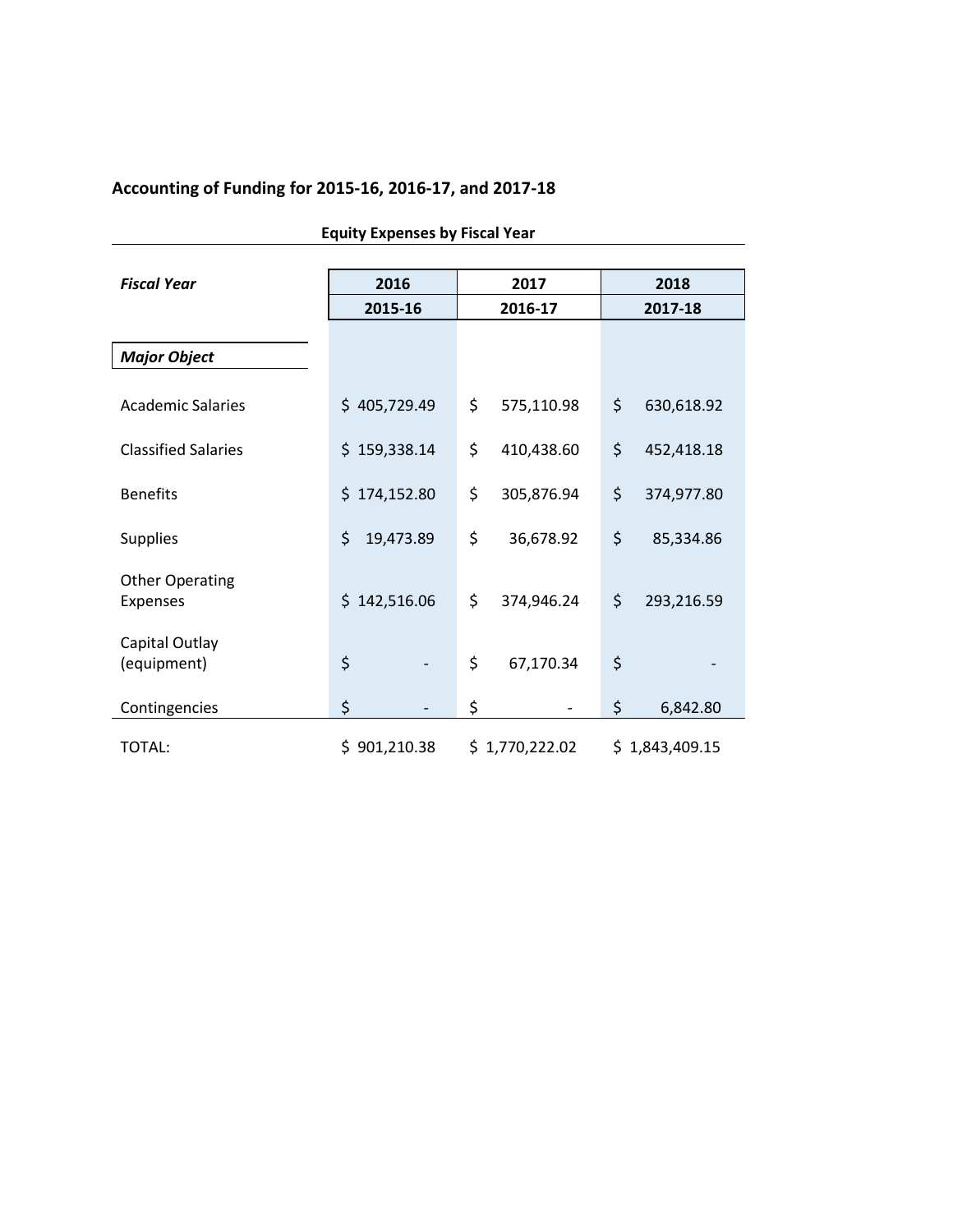## **2019-2022 Student Equity Plan Recommendations**

DVC's 2019-2022 SEP was developed in the context of ongoing racial hate crimes targeted at our students of color. The incidents culminated with students of color demanding social justice and action taken by our college, not only for themselves but also staff and faculty of color. The March 13, 2019 Student Demands serve as the centering point for our SEP.

DVC's 2019-2022 SEP strategically defines six college-wide goals and actionable activities targeted to operationalize our students of color demands as well as align with the goals of our EMP and Guided Pathways work. The SEP Writing Team recommends that the operationalization of the student demands should take centrality in our development, planning, and implementation of the 2019-2022 SEP. These include:

- Anti-racist training for faculty, staff, students, and administrators district-wide.
	- o The entire all-college day should be devoted to addressing racism and intersectionality in the classroom and college wide.
	- $\circ$  A student panel should be invited to address the assembled faculty, staff, and administration during the keynote time to share their experiences and perspectives.
- New faculty orientation (Nexus) must include a focus on racism and intersectional pedagogy.
- Development of an anti-racist equity and social justice professional development track.
- Begin the process of Union negotiation for mandatory anti-racism training for all faculty and staff.
- DVC must establish a transparent protocol for expediently and specifically disseminating information concerning racist attacks and threats to academic freedom. In addition, faculty, staff, and students should be informed of all outcomes of the investigations.
	- o Faculty staff and students must have input into the development of this transparent protocol.
- A representative student lead task force should be formed to redesign the existing multi-cultural center to be more student centered and student friendly.
- Institutional support and funding to develop an ethnic studies curriculum.
- Research on how to create a more diverse applicant pool designed to increase the racial diversity of faculty, staff, and administration. Additionally, hiring committees should be racially diverse and receive training on hiring equity minded faculty, staff, and administration.
- A more welcoming and supportive environment for faculty and staff of color to facilitate emotional and professional fulfillment. This should be achieved through creating opportunities for leadership training and advancement within the college.

The College Council has charged a task force that includes experts on race and